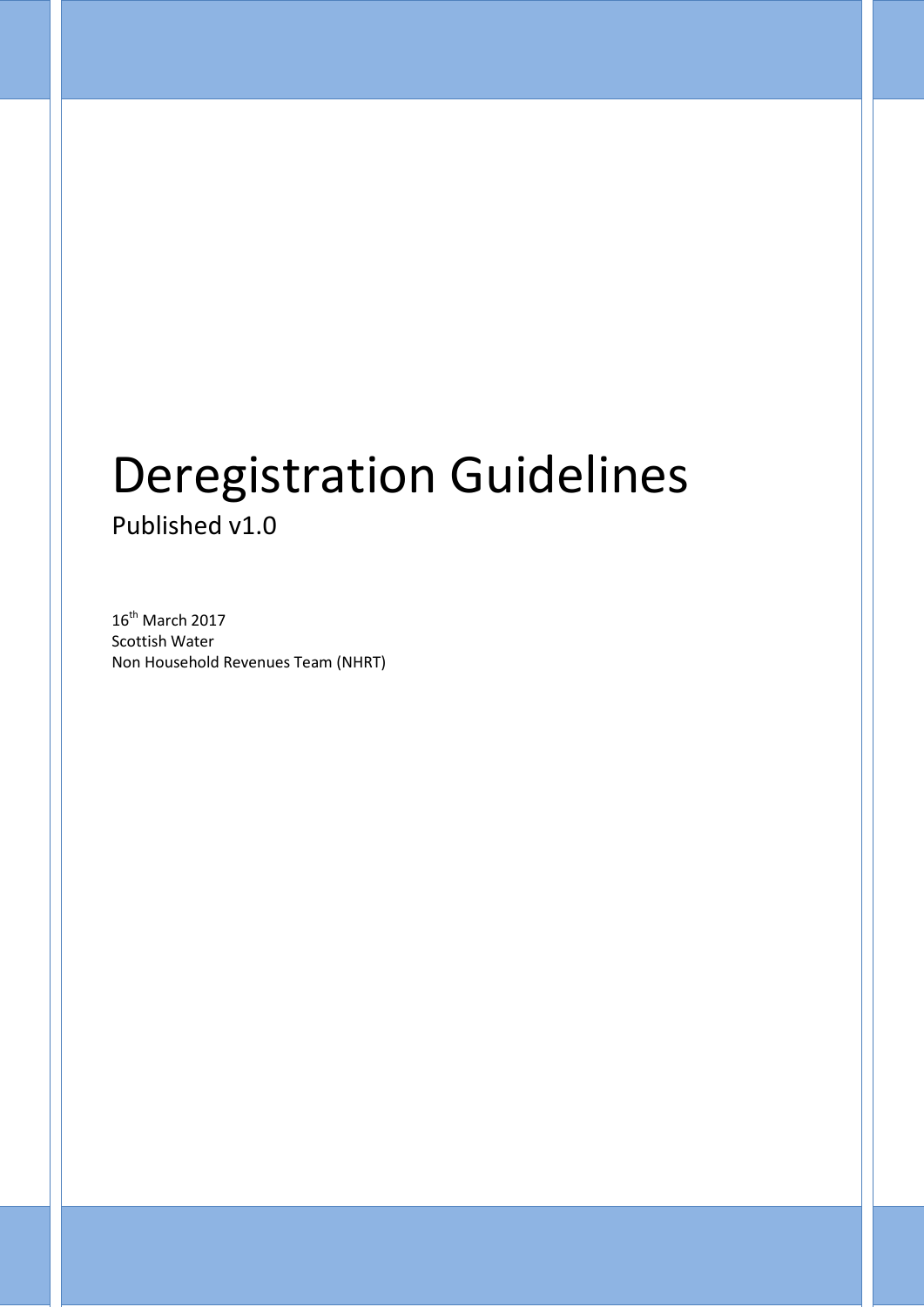

# **Background**

Scottish Water is always looking for ways to improve its customer service, be that directly with a customer or with a Licensed Provider (LP). As part of a series of on-going improvement efforts, Scottish Water has updated the LP guidance documentation for *Process 32 (Deregistration of Supply Point at the request of the Licensed Provider)*. This process is detailed on the Scottish Water website [here.](https://www.scottishwater.co.uk/business/our-services/wholesale-services/wholesale-services-to-licensed-providers/operational-code)

# **Purpose**

This document is intended to;

- give the reader a workable understanding of the deregistration process
- outline the probing questions which could be used to ascertain if a deregistration request is appropriate
- outline the type of evidence required to allow efficient assessment of the request
- broadly outline the activities which Scottish Water will complete to ascertain eligibility of the deregistration request

The document seeks to provide information and guidance in a manner which is relatable and easily consumable, with the ultimate aim of improving service to end user customers. By setting out the document in this clear and more easily consumed format it is expected to enable a customer's deregistration request to be dealt with at the first attempt thus improving service.

# **Document Approach**

The document has been set out to align itself with the existing 'reasons for deregistration' as listed, but not necessarily in this order, below;

| 1. Demolished | 6. Bulk meter            |
|---------------|--------------------------|
| 2. Domestic   | 7. Merged                |
| 3. Duplicate  | 8. Complex               |
| 4. No Water   | 9. Other                 |
| 5. No Waste   | 10. No Property Drainage |

Each reason will be further detailed in the following areas;

- Definition of the deregistration reason
- Outline of when this reason code should be selected
- Some key questions which can be asked to ensure the deregistration application is appropriate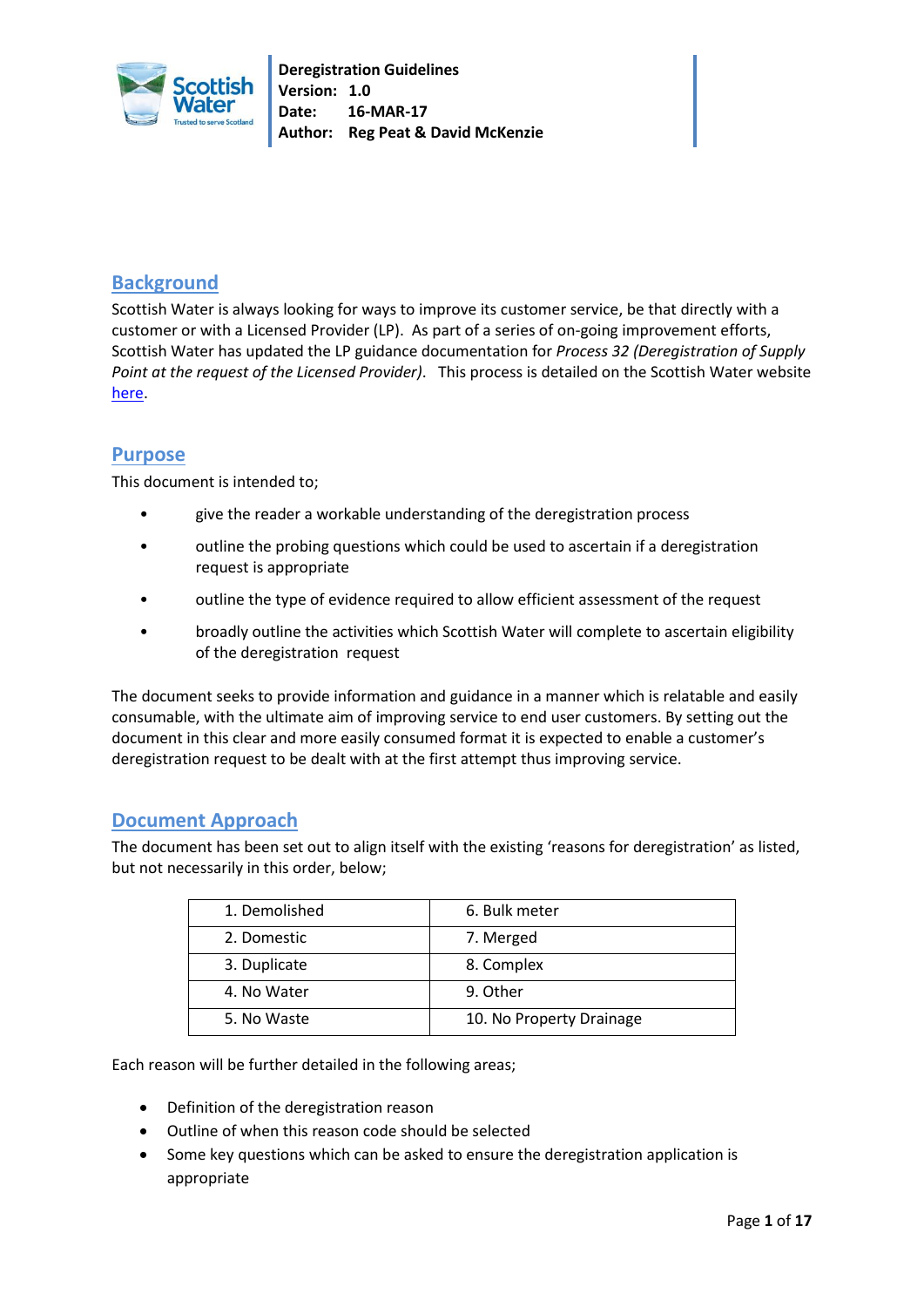

- Key evidence to be provided by the LP
- Examples & considerations for each reason
- Guidance on the effective dates which will be used for market updates

This approach has been taken to make it as easy as possible for the reader to quickly reference the guidance whilst processing deregistration requests. It is also hoped that the document will result in an improvement in the consistency of the service provided by all contributors to the process.

# **Demolished**

# **Definition of 'Demolished'**

The definition of a demolished property is when a property has been physically and completely torn down, with no eligible premises remaining in its place. To clarify, this means that all SPIDs and meters will be removed from the market permanently.

# **When this reason code should be selected**

The 'Demolished' deregistration reason should only be used when a property or premises has been completely and permanently demolished as well as from 1<sup>st</sup> April 2017 physically disconnected.

This means that the ground on which the property recently stood will not be used for a similar nondomestic purpose. For example, there are no current development plans (to the best of the customers knowledge) which will continue to utilise the remaining/existing water infrastructure.

**Key questions to ask the customer to ensure deregistration application is appropriate**

- When was the property demolished?
- Has the local council been advised?
- Has the SAA been updated?
- Do you have a demolition certificate/warrant/invoice?
- Will there be an application to permanently disconnect the supply? [see Disconnection] [Document\]](http://www.watercommission.co.uk/view_Disconnections.aspx)

#### **Key evidence to be provided to SW by LP**

- Demolition certificate/warrant/invoice or completion notice
- The SAA website should be updated to reflect a property has been deleted
- Final meter reading

#### **Examples & Considerations**

Where a premises has been completely demolished **and** the record has been deleted from the Assessors, then it is reasonable to remove the relevant SPID(s) from the market. There may be instances where the existing supply is retained for building water purposes for a new property, but this would be for the Retail Connections Team to determine.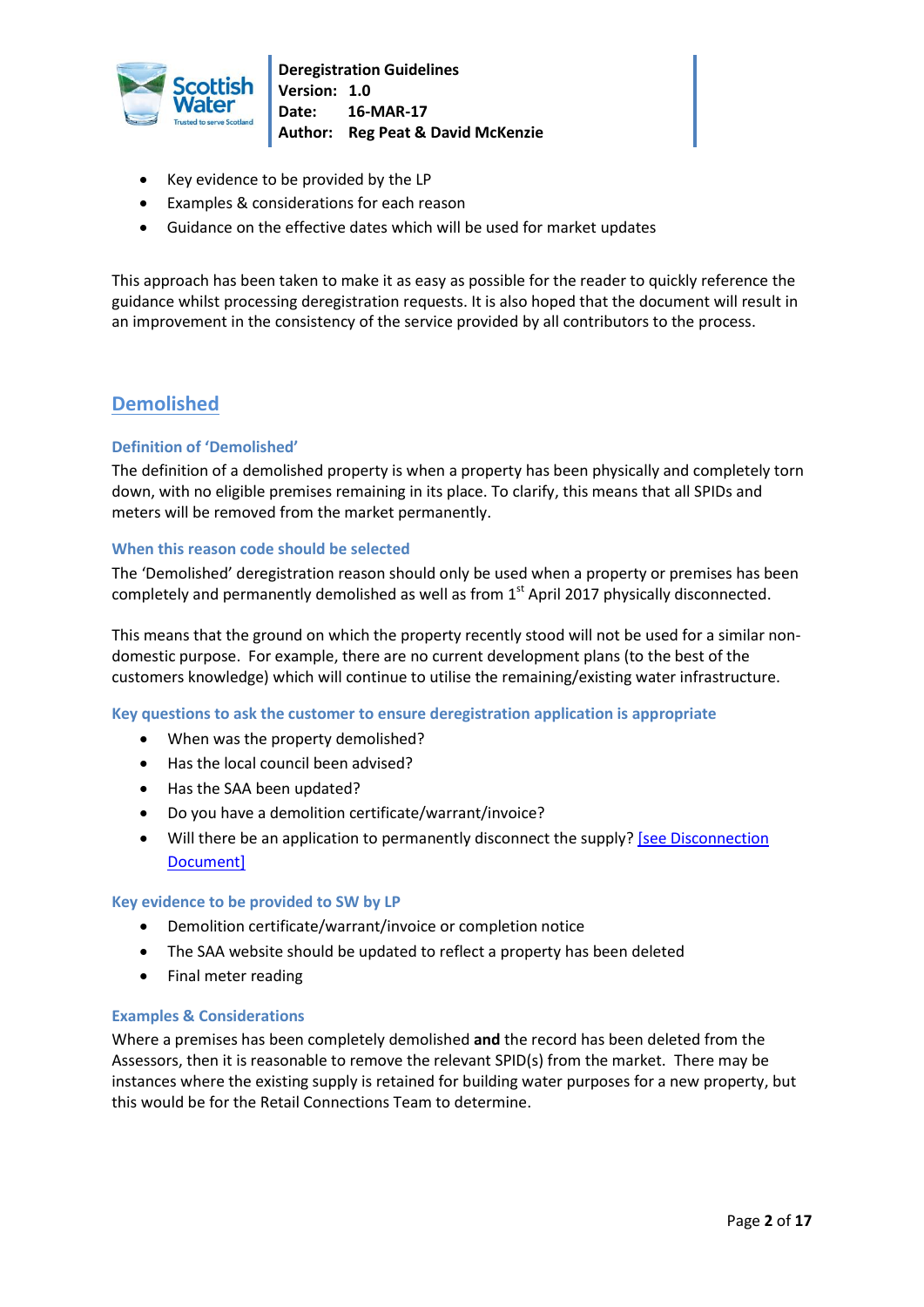

Where a school, hospital or any other property has been, or is being, demolished and the same site is to be re-used for a new school, hospital or any other property, then the SPID(s) should not be deregistered, as it is likely that services to the Supply Point will be used for the newer premises.

To give a further example a property which is currently derelict and has been removed from the assessors role (whilst it is reassessed) could not be deregistered as 'demolished'. In this scenario, the Licensed Provider would therefore need to apply for a permanent disconnection to remove the SPIDs from the market.

# **Please note:- From 1st April 2017 all demolished properties will remain in the market unless a physical permanent disconnection occurs. This is a change to the current process detailed above**

# **Effective dates for market updates (CMA transactions)**

The effective date of the deregistration would be the date the property was deleted from the Assessors, which should align with the actual date of demolition. **NOTE** - If the effective date is prior to market opening, then the deregistration date would be 01/04/2008.

# **Bulk Meter**

# **Definition of 'Bulk Meter'**

A "bulk meter" is a meter on a water supply to more than one premises. These premises could be independently owned and, therefore, a shared supply scenario or, a Landlord Supply, where there is one owner of several individually rated premises (e.g. a retail park or business centre).

If the deregistration application was successful it would result in the deletion of the WATER SPID(s) from the market and the removal of the foul sewerage charge from the SEWERAGE SPID, as these charges would be recovered through the SPID for the Landlord Supply. Essentially the water SPID is not necessary as the applicant customer receives their water services through an in charge metered supply i.e. the bulk/Landlord supply.

# **When this reason code should be selected**

A bulk meter deregistration application should be submitted by a Licensed Provider where they believe double charging is occurring.

For example, 'Customer A' & 'Customer B' are tenants within a building which has a shared supply and each have a full unmeasured SPID pair, which is charged for water, foul waste and surface water drainage. The building is owned by a Landlord, who is also being charged for water and foul waste, based on the consumption recorded by a bulk meter, which is measuring the consumption for all of the units within the property. In this example duplicate charging exists for the water service and foul sewerage service, which is being recovered both through metered charges associated with the Landlord SPID and unmeasured charges associated with the separate unmeasured SPID pairs. This means the unmeasured water SPIDs and foul sewerage elements on the unmeasured SPID pairs for 'Customer A' and 'Customer B' must be removed from the market.

The next step in the process would be for Scottish Water to confirm that the services to the premises are as stated by the customer. This may require a site visit to physically confirm that the information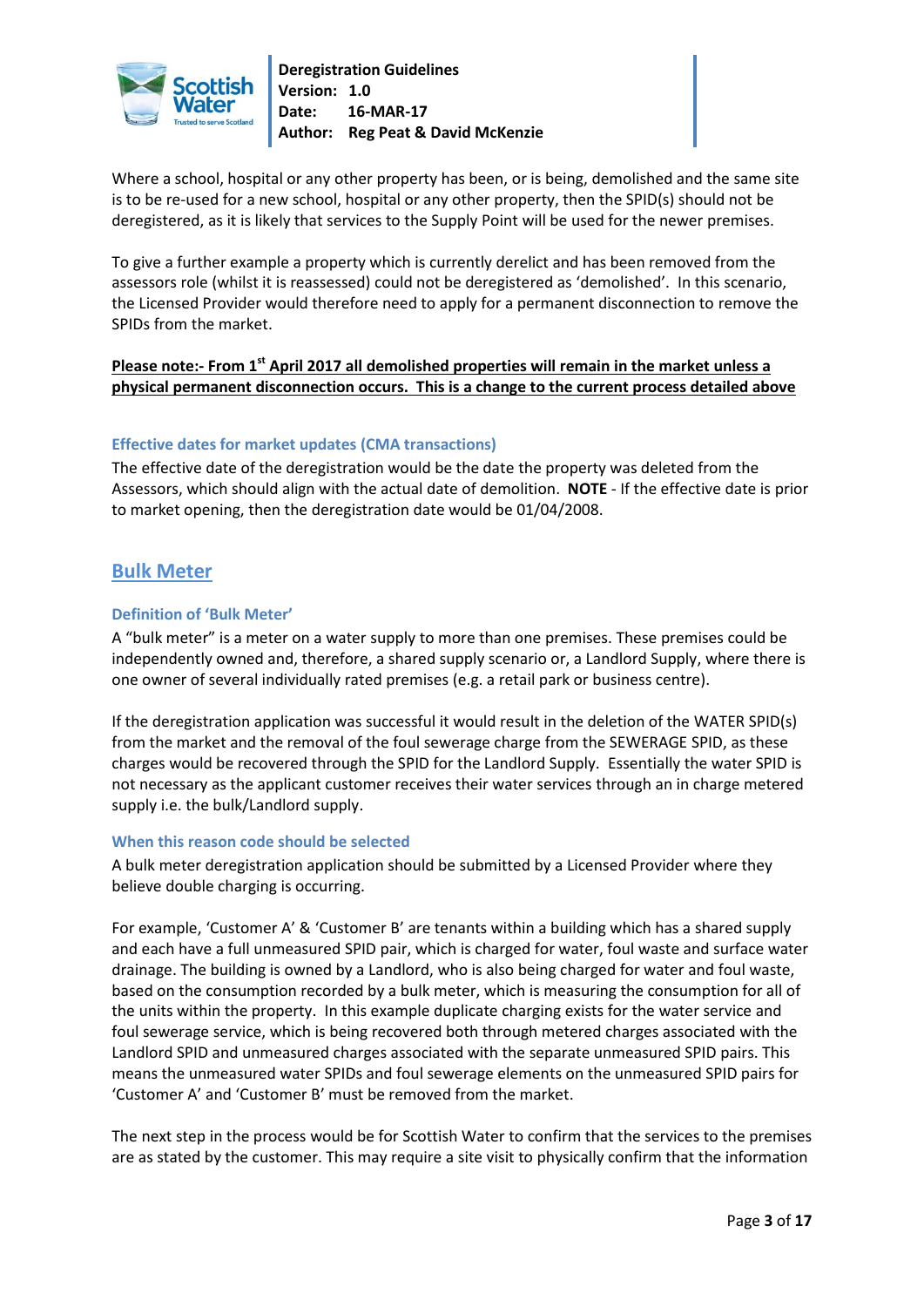

provided by the customer is accurate. However, in some circumstances, Scottish Water may already have a record of the supply setup, which may facilitate a quicker response

**Key questions to ask the customer to ensure deregistration application is appropriate**

- What has led the customer to believe their supply is shared with the metered landlord/neighbouring supply?
- Have they tested shutting the water off at the meter, was their water supply then cut off?
- Have previous visits been completed by Scottish Water? If so, what was the outcome?
- Can the customer guarantee/arrange access to all premises, which are believed to be served by the bulk meter?
- Can the customer provide the bulk meter serial number?
- Does the customer have 'As built' plans of the area of bulk/landlord supply?

# **Key evidence to be provided to SW by LP**

The answers to as many of the questions above as possible, particularly why the customer believes that they are is on a bulk supply.

# **Examples & Considerations**

There are instances where individual tenants on a small industrial estate are charged based on the consumption measured by meters installed within each of their units, whilst there is also a bulk meter at the site, which is measuring the consumption within all the units combined, and is being charged to the landlord. In these circumstances, the Landlord SPIDs should remain in charge for water and foul sewerage. To correct the duplicate charging, the individual WATER SPIDs for each of the units should be deregistered and the foul sewerage removed from the associated SEWERAGE SPIDs, leaving surface water drainage only (where applicable).

However, there are supply configurations whereby it cannot be assumed that a metered supply is the only supply which enters the building. It can often be the case that a multi occupancy building could have more than 1 supply entering the building. In such instances, Scottish Water would view the GIS system for information and, if necessary, would complete a site investigation to confirm the supply setup.

# **Effective dates for market updates (CMA transactions)**

Effective dates will be determined in the following way:

- If the connection date of the SPID for 'Customer A' is on the **same day,** or **after** the bulk metered SPID first came into charge, then the SPID(s) for 'Customer A' SPID(s) should be deregistered back to the "connection date" on the CMA.
- If the connection date of the SPID for 'Customer A' is **before** the date that the bulk metered SPID came into charge i.e. no longer flagged as vacant then the SPIDs for 'Customer A' should be deregistered back to the **day** the bulk metered SPID first came into charge. In this example, charges are still due between 'customer A' SPID connection date and it's deregistration date as there was no double charging being experienced.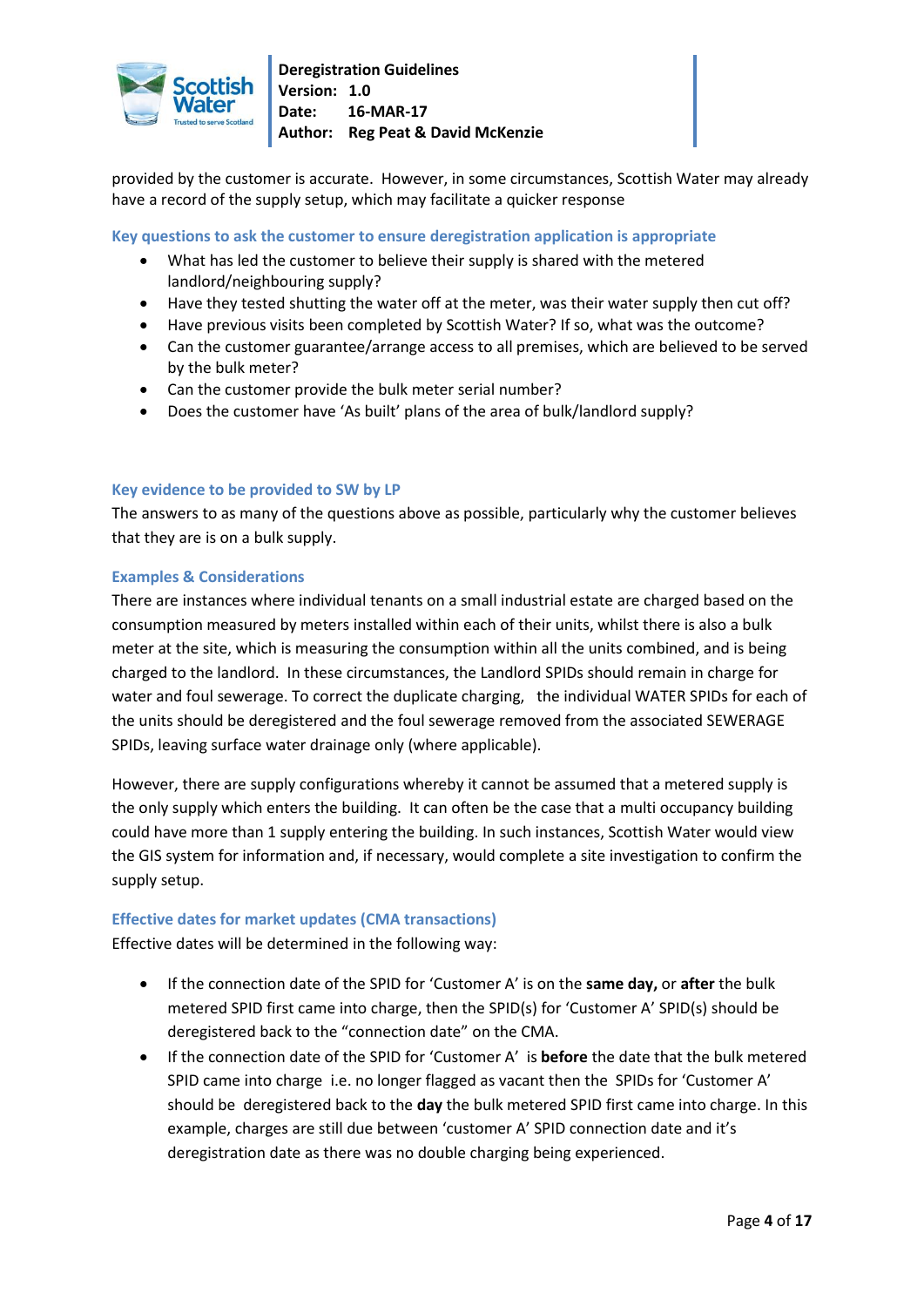

 **NOTE**: if the effective date is prior to market opening, then the deregistration date should be 01/04/2008.

# **Domestic**

# **Definition of 'Domestic'**

Domestic deregistrations cover circumstances where eligible premises cease to be 'eligible' due to a 'change of use', from a non-domestic entity to a **wholly** domestic dwelling.

NOTE: care must be taken when dealing with "dwellings" which remain part of a commercial enterprise (e.g. farmhouses, care facilities, manager's quarters within hotels, etc.).

#### **When this reason code should be selected**

This option should be selected when a property switches status from non-domestic to domestic.

**Key questions to ask the customer to ensure deregistration application is appropriate**

- When did the property become domestic?
- Are there any commercial activities taking place at the premises?
- Does the customer have a change of use certificate?
- Are the local council aware of the change in use?

#### **Key evidence to be provided to SW by LP**

- Detail from customer as to why they believe that the premises is now a wholly domestic "dwelling".
- Confirmation of a change to the rating status at the Assessors (SAA).
- Change of use certificate.

#### **Examples & Considerations**

A customer has bought a former B&B and now lives in the property, therefore claiming that it is no longer a business. However, the customer has not contacted the local authority to officially log the change of use, so the property is still rated as non-domestic.

In this instance, a deregistration would not be possible until, either the SAA has been updated to reflect the new use of the property, or until a change of use certificate is provided to Scottish Water.

#### **Farms**

Farms do not show as commercial entries on the SAA. Farm dwellings will show as domestic entries on the SAA, but may be exempt from unmeasured water & waste charges via council tax if consumption is captured via a metered supply to the farm. The LP should therefore ask the customer if the site is still a working farm or not. If the premises is still a working farm, the SPID should remain in the market. If not, it is up to the LP/customer to provide evidence which demonstrates when the site ceased to be a working farm. An example of evidence which could be used would be sale documentation, which identifies the premises as a residential dwelling. This type of deregistration will often require a site visit to confirm the status of the premises in question.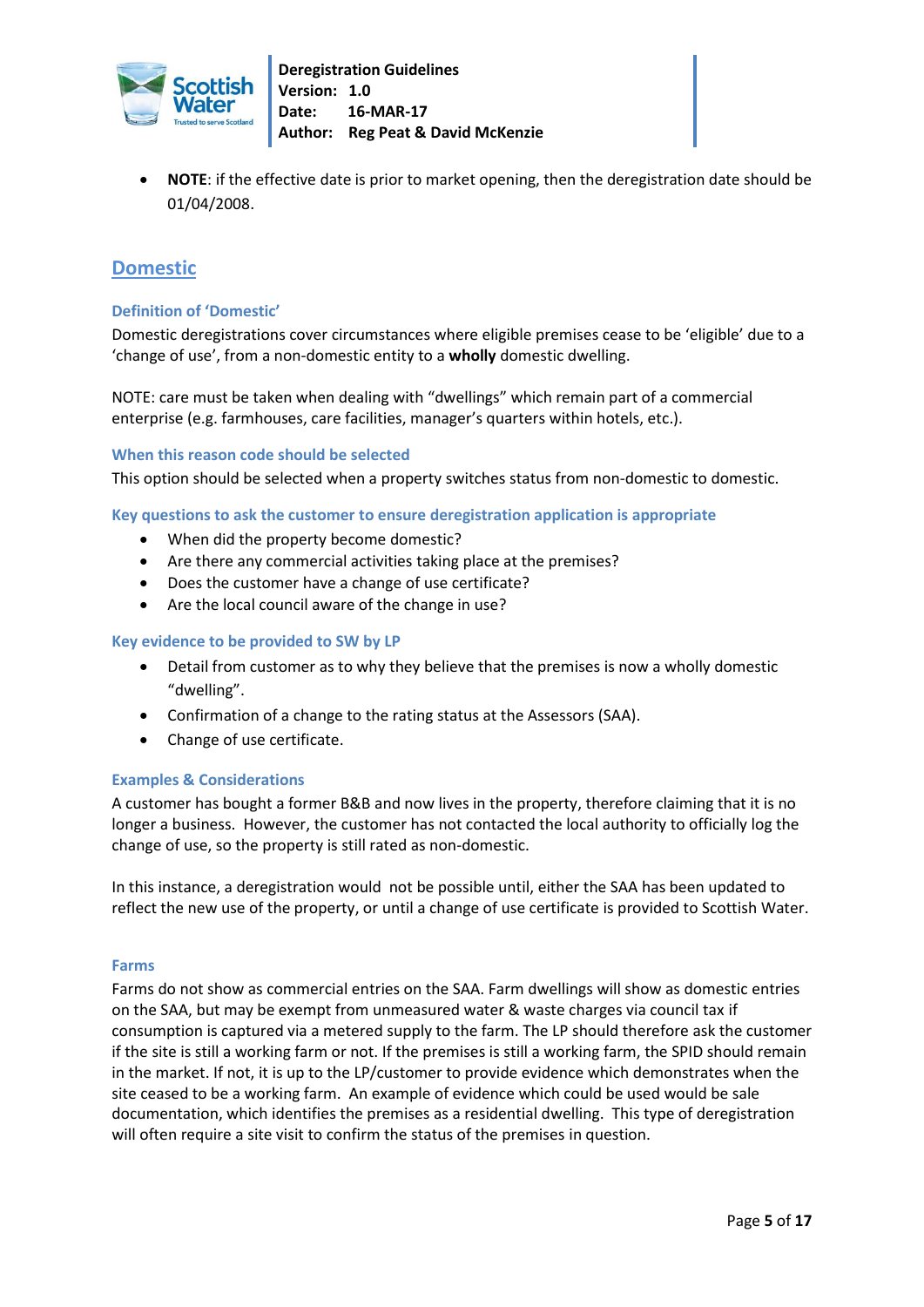

# **Key questions that should be determined**

- Does this site have a connection from the public water main?
- Is the connection metered?
- Are there any visible water baths/troughs within the surrounding fields?
- Do the surrounding fields contain livestock or crops?
- Do any of the barns/sheds/stores/steadings house livestock, or hold grain?
- Are any of the barns/sheds/stores/steadings used for the storage of farming machinery?
- Are there any stables (with horses) on site? If so, how are the stables supplied with water?

# **Care Home/Facilities & Sheltered Housing**

There may also be circumstances where the commercial entry for a Care Home, Care Facility, or Sheltered Housing/Assisted Living complex may have been deleted from the SAA and replaced with a domestic entry. However, if the property is still being operated as a business, then the SPIDs should remain in the market.

Section 50 1 (bb) of the Water (Scotland) Act and Section 2 (3) of the Regulation of Care (Scotland) Act relates to properties which should be metered, where there is a care facility (care home), assisted living, or sheltered housing provision. Scottish Water is unable to bill the occupants of these properties, as they are exempt from domestic council tax charges. The Water Industry Commission Scotland (WICS) have recommended these companies/organisations should pay their charges via a LP so that they can benefit from open market rules i.e. they are free to choose which LP provides retail services to them. The company/organisation providing the care service should therefore be billed for metered charges via a LP.

# **Effective dates for market updates (CMA transactions)**

The effective date of the deregistration should align with the effective date recorded on the SAA. In the event that the SPID was created prior to the 'effective date' of the change of use, then charges will still be due on the SPID up to that date.

# **Duplicate**

# **Definition of 'Duplicate'**

The definition of a duplicate property is the existence of 2 or more SPIDs for the same physical supply to an eligible premise.

#### **When this reason code should be selected**

This option should be selected when more than 1 SPID exists for a single physical supply to an eligible premise. This could be in various guises such as:

- Where **2 SPIDs** are both in charge for the same property
- Where **1 SPID is in charge** and another is not; or
- Where **both SPIDs are not currently being charged**.

Essentially, 2 SPIDs should not exist for the same property with the same services attached, where only a single supply enters the premises.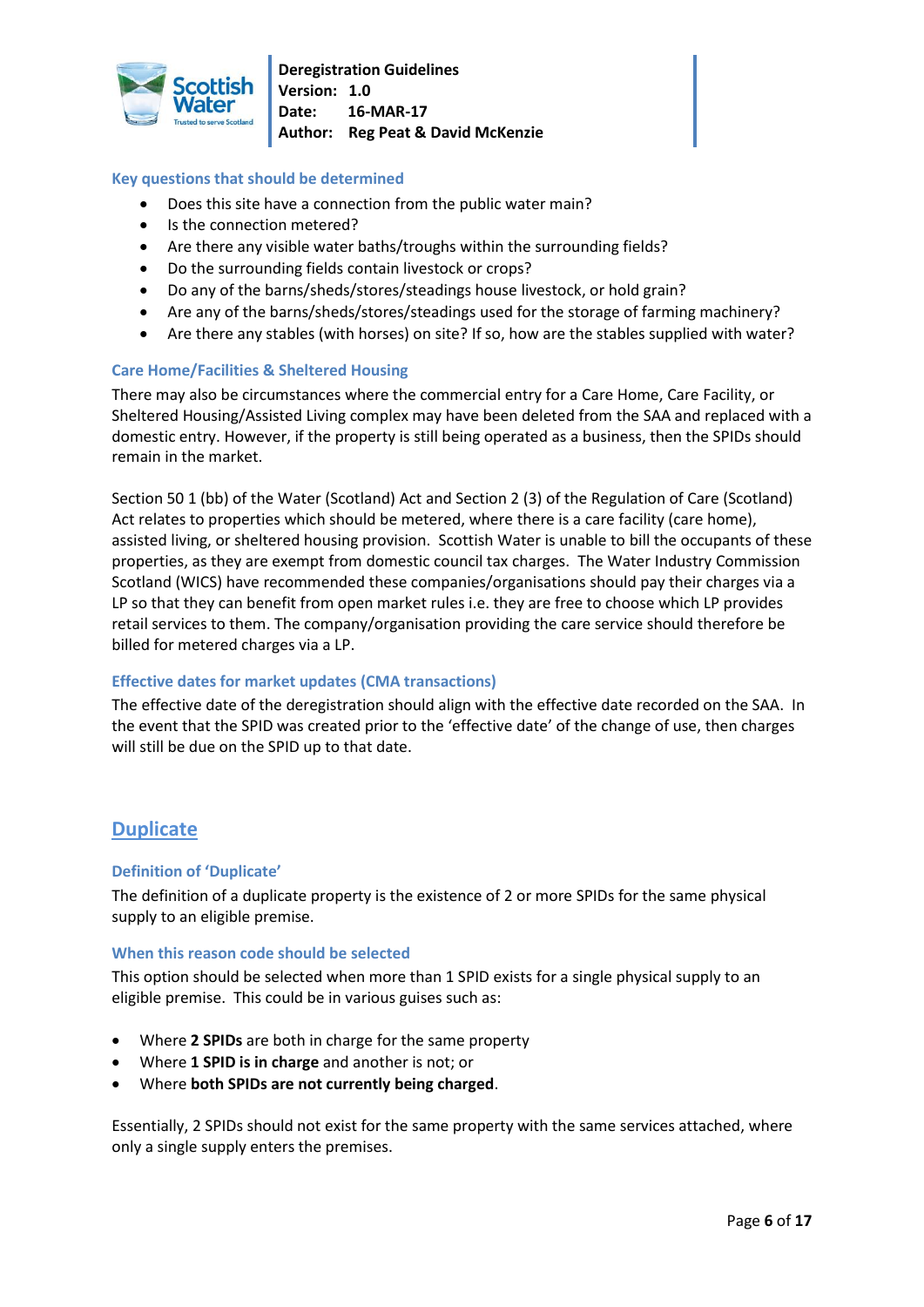

**Key questions to ask the customer to ensure deregistration application is appropriate**

- Has the property/premises been merged in the past?
- Has the property been split in the past?
- How many supplies enter the premises?
- Are meter details for these supplies available?
- The specific reason(s) the customer believes that the SPIDs are duplicates.

# **Key evidence to be provided to SW by LP**

- SAA data to support the SPIDs being duplicates (e.g. not erroneous, or with a vague address)
- CMA data showing why it is believed that the SPIDs are duplicates
- CMA data showing any address changes on SPIDs associated with the deregistration request

#### **Examples & Considerations**

Duplicate deregistration requests are often rejected where the address on a SPID has been changed historically, which makes the SPIDs appear as a duplicate. Please note, this address change may not always be evident from looking at the CMA SPID data. To clarify, LPs currently have ownership of the address changes (which cannot be edited by Scottish Water after SPID creation), it may be that the SPID address has changed erroneously over time, leading to the current confusion. Care must therefore be taken to adequately research the history of a SPID, before applying to deregister it.

Other examples where duplicate SPIDs are claimed is where a property has 2 individual supplies physically entering the premises. In this instance the physical existence of the supply pipework must be resolved by way of permanent disconnection of the 'no longer required supply' however there are other potential options that could be explored with the support of NHRT on a case by case basis.

# **Effective dates for market updates (CMA transactions)**

The effective date of the deregistration should be the date on which the SPID, which is to remain in the market, first came into charge. This is to ensure that no duplicate charging exists for the property. If the SPID was created prior to market opening, the deregistration date would be 01/04/2008.

Please note, any periods of vacancy on the retained SPIDs should also be taken in to consideration (e.g. if the SPID, which is to be retained, has always been flagged as vacant, then the status must be set to occupied before the deregistration application for the alleged duplicate SPID can be considered). In complex scenarios NHRT will offer support on a case by case basis.

#### **Services**

Before submitting the request Licensed Providers should review the services associated against the two SPIDs. If the premises in question has more than one physical supply and one of the supplies is measured and the other unmeasured, both SPID pairs will need to remain in the market. This is because system limitations mean Scottish Water is unable to levy measured and unmeasured charges on the same SPID set. As previously stated there several ways in which this issue can be resolved which can be dealt with on a case by case basis.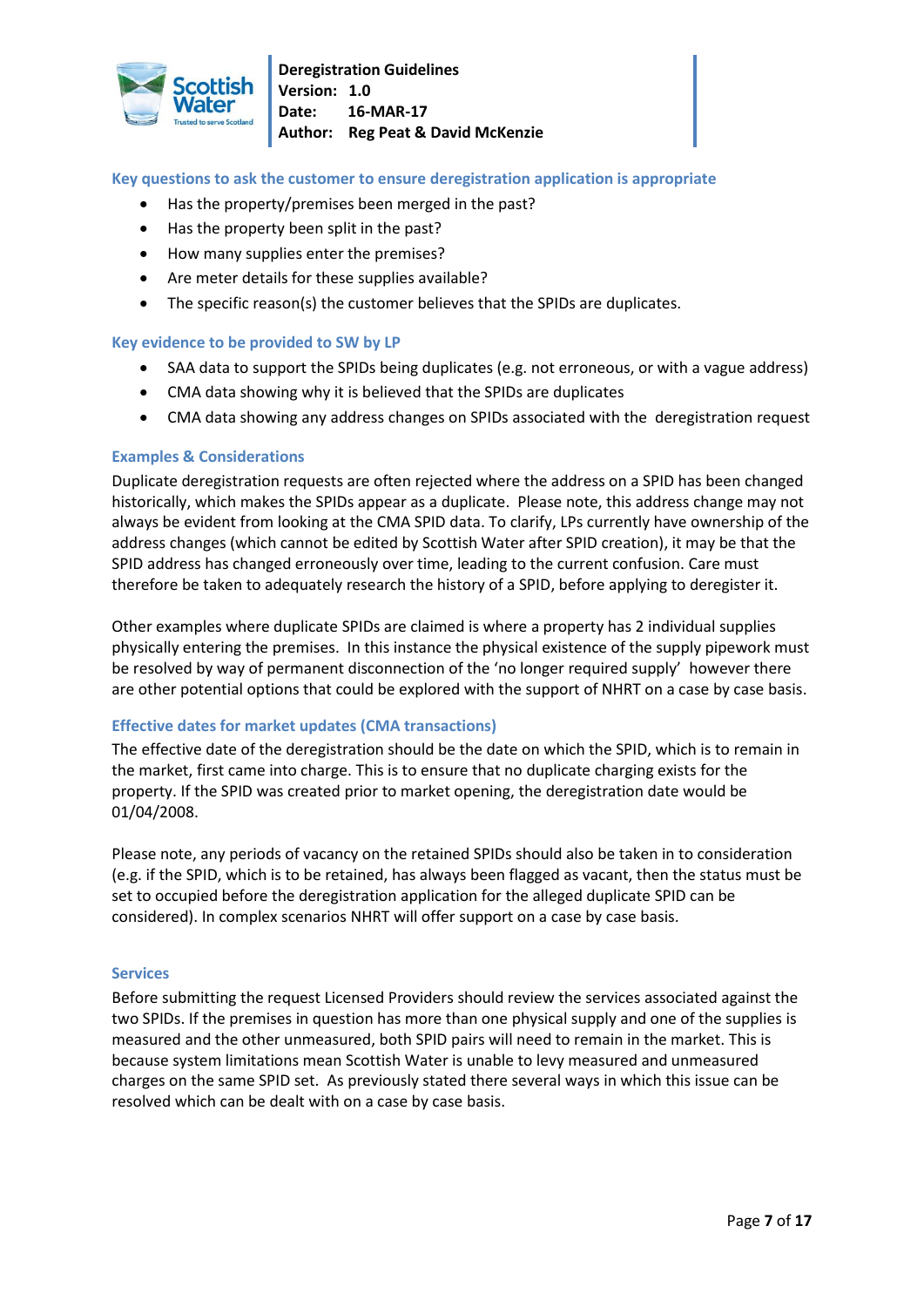

# **No Water**

# **Definition of deregistration reason**

"No Water" is defined as where the customer has no direct or indirect access whatsoever to the public water supply.

# **When this reason code should be selected**

This reason should be selected where the customer has no direct, or indirect access to the public water supply. This may be where the customer claims to have a borehole, spring supply, or some other such private water supply provision. To clarify, the customer must have no access to the public water supply at all (e.g. no back-up connection to the public mains, even where not used). NOTE: if the customer is drawing a supply from a metered bulk/landlord supply, then the appropriate deregistration reason would be 'Bulk Meter'

#### **Key questions to ask the customer to ensure deregistration application is appropriate**

- What is the customers primary source of water?
- Does the customer have a secondary/back-up supply from the public main (even where this supply is not used)?
- Does the customer have any public pipework within the boundary of their land?
- Is the private water abstraction method registered/ licensed with SEPA? [\[http://www.sepa.org.uk/regulations/water/abstractions/\]](http://www.sepa.org.uk/regulations/water/abstractions/)
- Is the non-domestic unit supplied by a landlord's metered supply, or is the multi-occupancy building/estate unmetered?
- Has the customer always had a private supply, or no water supply at the property?
- Does the customer have access to tea & coffee making facilities, or communal toilets within the building/estate?
- Does the customer have access to water from a domestic supply, for instance the garage/workshop/unit has no connection, but the customer brings water to the premises from their home, or another domestic source?

# **Key evidence to be provided to SW by LP**

- As built plans, or other appropriate drawings, which clearly document the source of the water supply.
- SEPA license or registration number for the private water supply (if applicable).

# **Examples & Considerations**

It is common for a customer to misunderstand what is meant by a private supply. Often the confusion arises between the understanding of private water supplies and private pipework. For example, there could be many kilometres of private pipework on an estate, but if this pipework connects to the public network at any point, then the water entering the private pipework will be coming from the public network and is therefore chargeable.

Another example, would be customers in individual retail units within a shopping centre, or in a rented office within an office block, who may not have a direct water supply/connection into their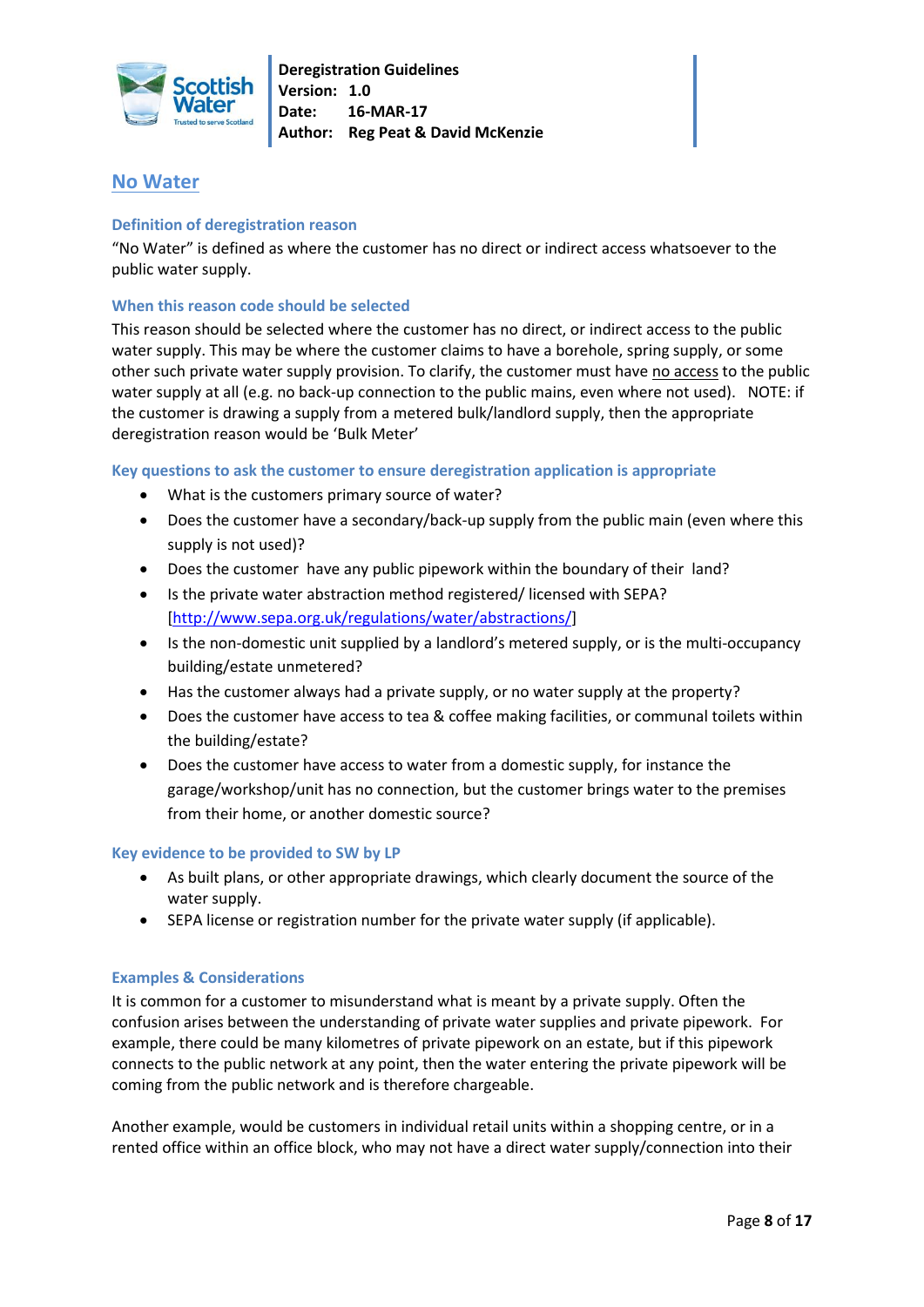

unit, but instead have access to shared/communal facilities such as;

- Kitchen areas
- Toilets, etc.

Customers claiming not to have a water supply in such cases should be able to explain where they make use of such communal facilities e.g. at the end of the corridor, on the landing, etc.

It is important to understand whether or not a building is metered, before determining whether or not charges are being incorrectly levied. If a metered Landlord supply is in place for the shared facilities within the building, then the individual units should **not** be charged separately for water as this would result in duplicate charging. However, if the whole block is **unmetered,** then every unit within the building must pay their share for charges associated with having the benefit of the shared kitchen/toilet facilities which are available to them, regardless of whether the customer claims to use them or not.

# **Rated entry within domestic sites**

By way of clarity, an example of a rated entry within a domestic site would be where a customer is using their garage as a workshop. In this circumstance, the LP should ask where the customer obtains access to water and toilets facilities.

If the customer uses facilities within their domestic property and the commercial entry **does not have** a direct water connection into the body of the rated premises (e.g. the garage/workshop), then the SPID **can** be deregistered from its connection date. **NOTE:** If this premises was rated prior to market opening, the deregistration would be effective from 01/04/2008. However, if the body of the commercial premise **has a direct water connection,** including an outside tap, then the SPID must **remain in the market**.

# **Effective dates for market updates (CMA transactions)**

Effective dates for this type of deregistration will vary based on certain criteria;

- If a customer has **never** had a connection to the public network then the **connection** date of the SPID would be the effective date of the deregistration. If this was prior to market opening, then the deregistration would be effective from **01/04/2008**.
- If the customer previously had a public water connection, which was subsequently replaced by a private supply, the effective date would be identified by the date of the site visit, or any other substantial evidence showing disconnection from the public supply.

# **No Waste (No foul sewerage)**

#### **Definition of deregistration reason**

Similarly to the 'No Water' deregistration reason 'No Waste' is defined as where the customer has no access whatsoever to the public sewer network.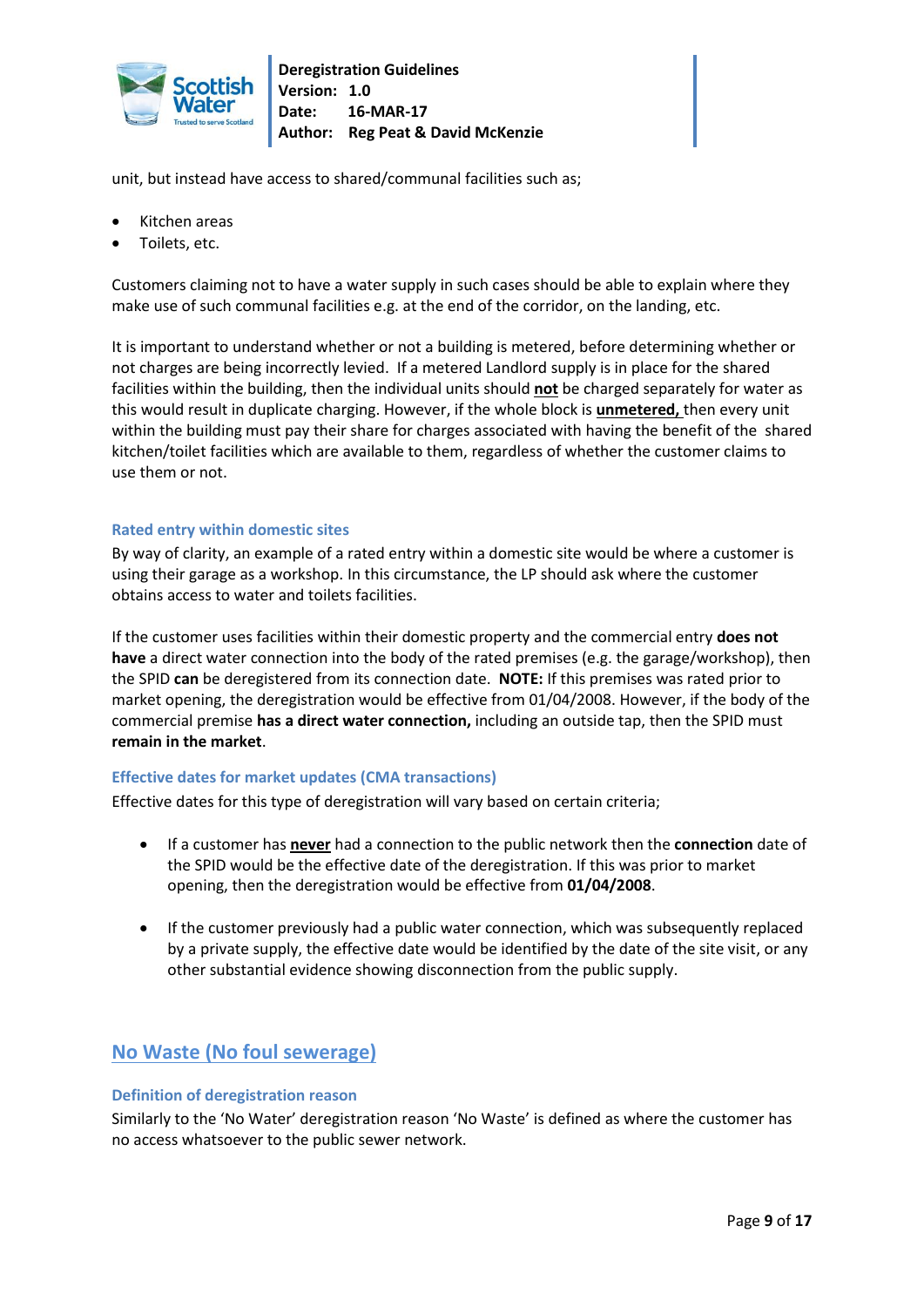

# **When this reason code should be selected**

This should be selected, where the customer claims to have no access or connection to the public sewer network. This could be because they could have a private septic tank, or a private waste water treatment works within their property boundary. This private treatment works must not use the public sewer network to transmit its effluent from or to the private treatment works.

## **Key questions to ask the customer to ensure deregistration application is appropriate**

- Where does the customers foul water go?
- Does the customer have a septic tank?
- Who owns the septic tank?
- Does the customer have a SEPA registration number?
- Does the septic tank have an overflow which connects with the public sewer network?
- Who empties the septic tank?
- Does the customer have any connection to the public sewer system for other services, such as surface water drainage?
- If the customer is in a multi occupancy building, can they make use of communal toilet facilities?
- Is the customer served by a bulk metered water supply?

#### **Key evidence to be provided to SW by LP**

- Invoice for emptying of septic tank
- SEPA registration number for septic tank
- As built plans showing foul sewerage which is taken to a private treatment facility or septic tank

#### **Examples & Considerations**

As with 'No Water' some customers confuse their private pipework, as being a private sewer. For example, there may be many kilometres of private pipework on an estate, but if this pipework connects to the public network at any point, then the effluent will be conveyed and treated by Scottish Water and is therefore **chargeable**.

This again is no different from domestic arrangements where the pipe in the street is public and the pipework within the boundary of the property is private, the sewage from your house running through private drains until it reaches the public sewer provided by Scottish Water.

Consideration must be given to the configuration of the sewerage service arrangements, Licensed Providers should identify whether:

- 1. It is a one-to-one relationship, such as a pipe from a stand-alone shop/factory/ pub etc.
- 2. It is a landlord service to a shopping centre/ Retail Park/ office block etc.?
- 3. It is a shared service to a pub and flat/farm and farmhouse etc.?
- 4. The supply is metered?

#### Example of point 1

These are typically more straightforward to assess within urban areas, as Scottish Water can use GIS and other tools, which will help to ascertain the likelihood of a connection to the public sewer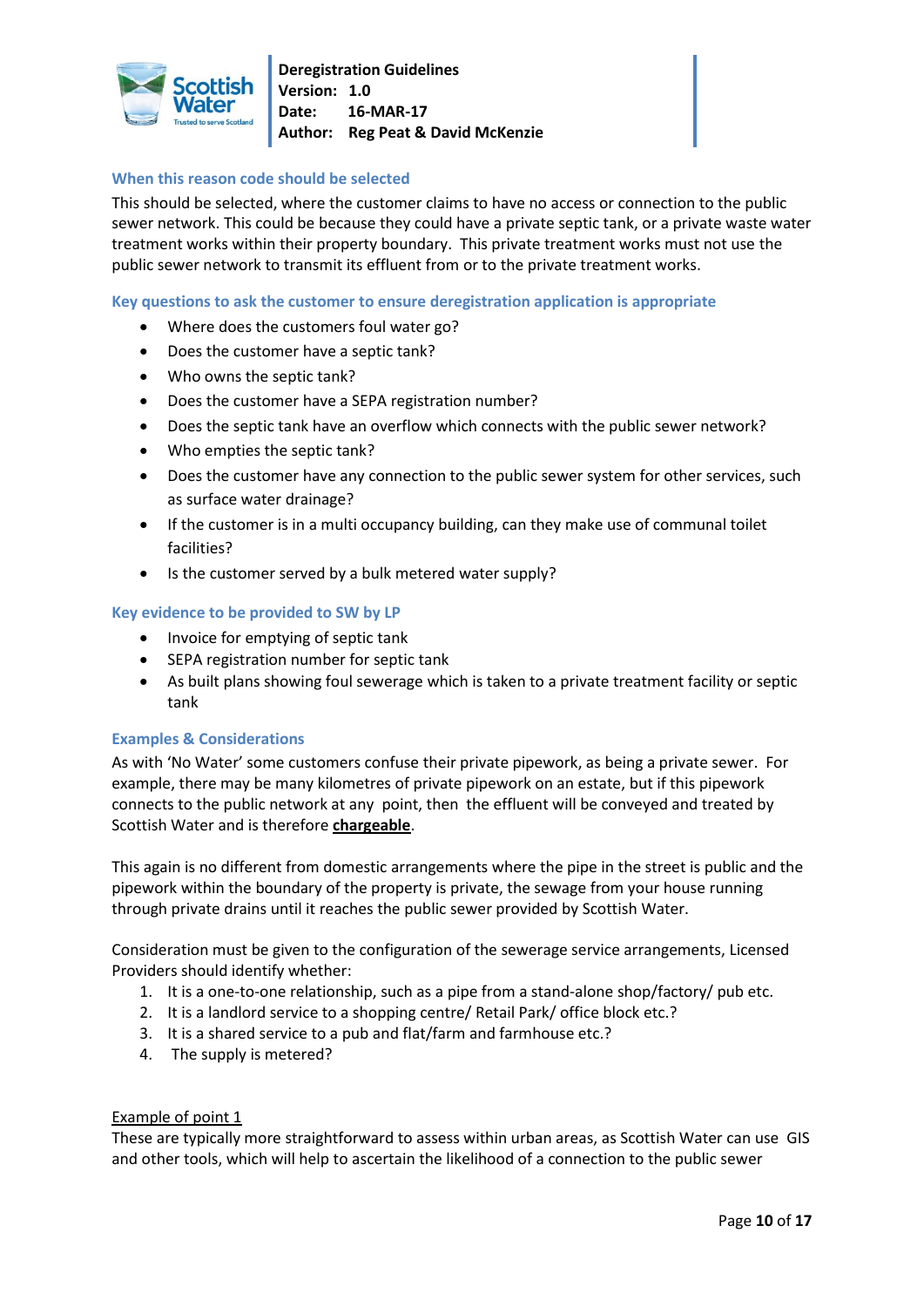

system. This would normally be ascertained with a reasonable degree of certainty by desktop check, however, a site visit may still be required if the customer or LP claims that the premises does not have a foul connection.

# Example of point 2 & 4

Customers in retail units within a shopping centre, or a rented office within an office block, may not have a direct sewerage service/connection to the sewer from their unit, but will instead have access to shared/communal facilities (kitchen areas, toilets etc.). In such cases, a customer should be able to explain where they make use of such communal facilities (e.g. at the end of the corridor, on the landing etc.):

- If the property is metered and a landlord service is in place, then the individual unit **should not be charged separately** for foul sewerage services, as this would result in duplicate charges.
- However, if the whole block is **unmetered**, then every unit must pay their share for the charges associated with the shared facilities which are available to them, regardless of whether the customer claims to use them or not.

# **Effective dates for market updates (CMA transactions)**

Effective dates for this type of deregistration will vary based on certain criteria;

- If a customer has **never** had a connection to the public sewer network and they are not part of a multi occupancy building/supply, then the connection date of the SPID would be the effective date of the deregistration. If this date is prior to market opening, then the effective date of the deregistration would be 01/04/2008.
- If a customer has been charged on an unmeasured basis for foul sewerage and a landlord meter has subsequently been installed with charges initiated, then the effective date of the deregistration would be the date the metered landlord SPID was brought into charge.
- If a customer previously had a connection to the sewer network, regardless of charging method, which has subsequently been permanently replaced by private treatment and disposal, then the effective date of the deregistration will be determined by date it can be proved that the use of the service stopped, or the date this was confirmed by site visit, as determined by Scottish Water. If this date is prior to market opening, then the effective date of the deregistration would be 01/04/2008.

# **No Property Drainage**

# **Definition of deregistration reason**

The customer does not have a direct connection to the public sewer for property drainage and does not benefit from a Property Drainage service at all (e.g. through a communal facility such as a private access road, car park, loading bay, service yard, etc.).

# **When this reason code should be selected**

A Licensed Provider should apply for this service to be deregistered, where a customer can provide evidence that demonstrates the surface water which drains from their property, or from any area that provides a benefit to the premises (e.g. loading bay, private access road etc.), does not enter a pipe/sewer that is owned by Scottish Water.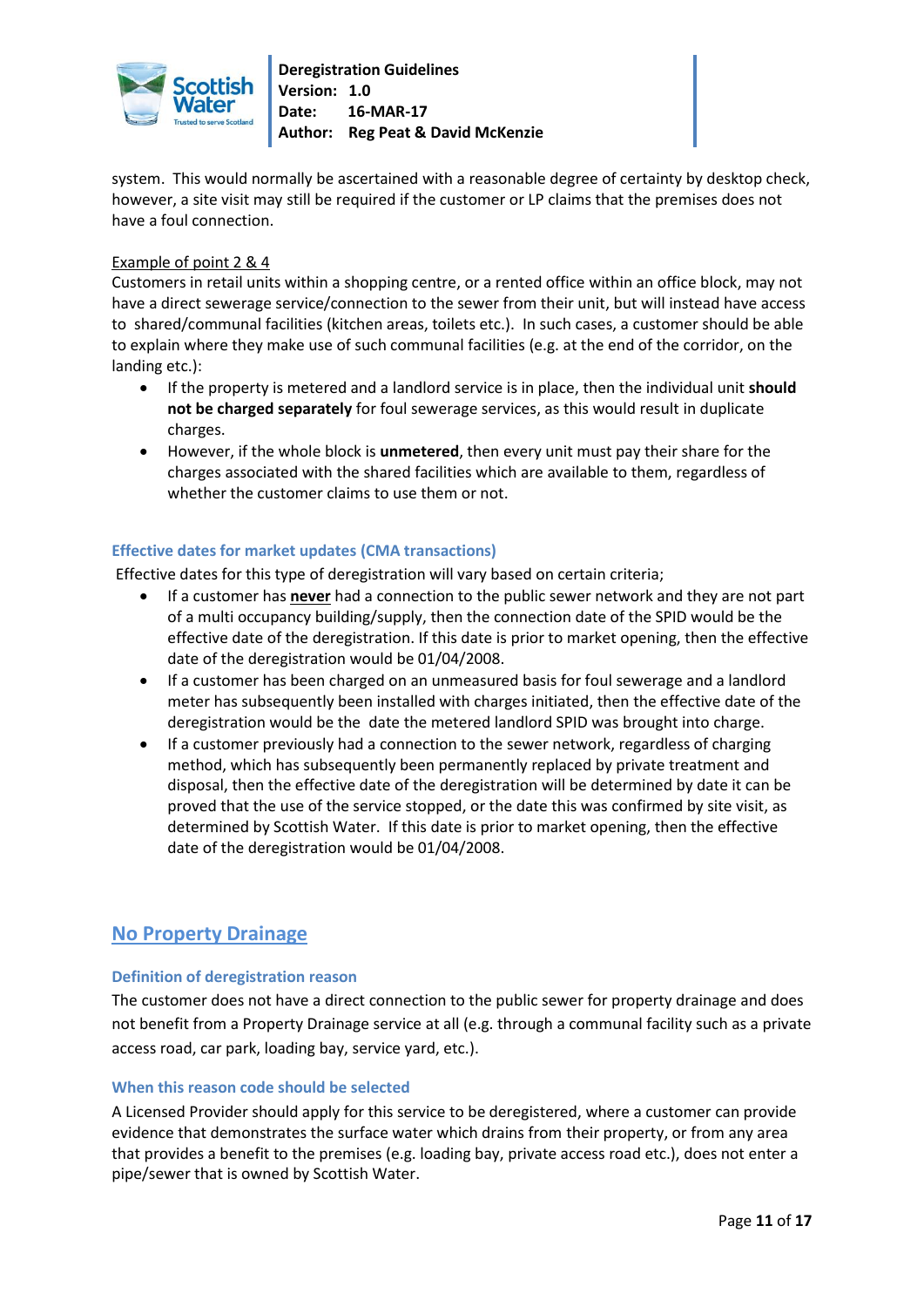

To clarify, under Section 16 of the Sewerage (Scotland) Act 1968 *'sewers constructed by Scottish Water or its predecessors or which are lawfully connected to these systems, automatically vest in Scottish Water unless agreed otherwise'.* This is to say that **all pipes/sewers which are on public land belong to Scottish Water, unless there is a specific and current agreement to the contrary**.

So if a customer can provide evidence that the water draining from within to outwith their boundary does not enter any public pipe or sewer then it is appropriate to raise this with Scottish Water through this deregistration reason.

**Key questions to ask the customer to ensure deregistration application is appropriate**

- Does the customers foul sewage enter the Scottish Water network at any point?
- Does the customer have a soakaway, rainwater harvesting provision?
- Where does the customers surface water drain to (e.g. a local burn, water course, The Sea etc.)?

# **Key evidence to be provided to SW by LP**

- "As built" drainage plan(s) for the property, showing both the foul and surface water drainage arrangements throughout the site
- Copies of the wayleave agreements, or servitude rights, to have their pipes cross third party land
- Plans which identify where private sewers lead and discharge to

# **Examples & Considerations**

Comprehensive guidance on Surface Water Drainage is available on the Scottish water website locate[d here.](https://www.scottishwater.co.uk/assets/business/files/our%20services/wholesale/sw_guide_surface_water_drainage.pdf) This guidance contains examples of the different issues arising in this area, which are supported by diagrams and should be reviewed ahead of any discussion with a customer. To give a brief summary of the overarching rule of the guidance, charges are due for all non-household properties as a contribution to the wider Scottish Water sewer network, if **any surface water** leads to or passes through a pipe or sewer, which exists in any public land, **however small** this piece of land may be.

Key areas to be particularly attentive to are where there is the potential for surface water to become contaminated, such as loading bays, service yards, open air bin stores, etc., as these tend to have gullies which are connected to the FOUL SEWER network, thus making the premises liable for Property Drainage charging.

# **Effective dates for market updates (CMA transactions)**

If a property has **never** benefited from a connection to the public sewer system (as defined above), then the effective date of the deregistration would be the connection date of the waste SPID. If this is prior to market opening, then the deregistration date would be 01/04/2008.

Further detailed guidance is published on the [LP Portal](https://www.scottishwater.co.uk/business/licensed-provider-portal/guide-to-services/supply-point-registration/deregistration)

If a property previously benefited from a connection which has now ceased, (e.g. through the introduction of a private on-site treatment works) then the effective date would be determined by Scottish Water on a case by case basis, but would typically be identified as the date it can be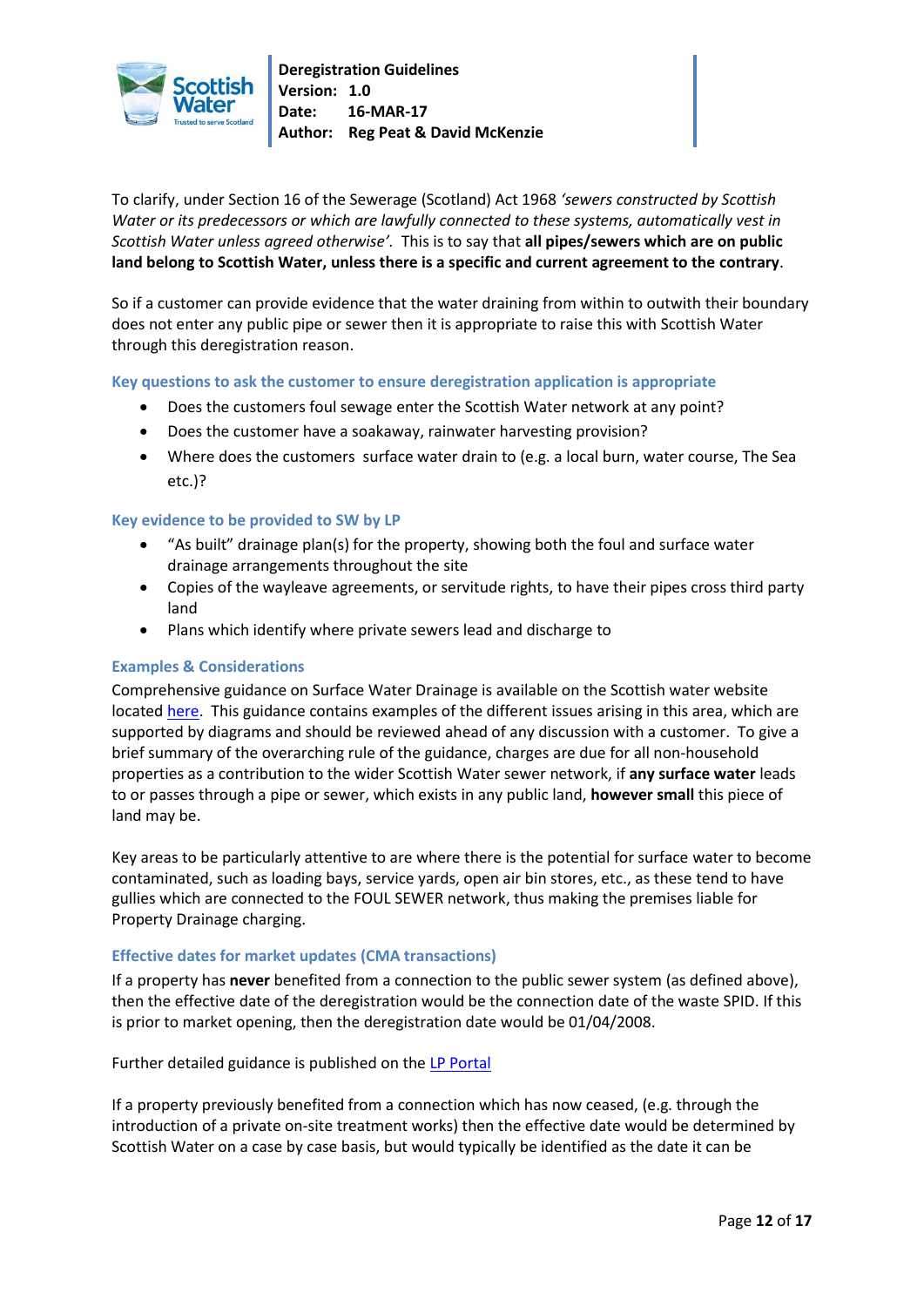

satisfactorily proven that the use of the service had stopped, either through evidence which has been supplied by the customer, or the date this was confirmed through a site visit.

# **Merged**

# **Definition of deregistration reason**

The definition of a merged property is when an eligible premises has been physically merged with another premises, or where two or more premises have been "merged" into one rating assessment by the Assessor, and this has been reflected on the Scottish Assessors non-domestic valuation roll.

#### **When this reason code should be selected**

This should be used when more than one premises, has come under the same ownership and has been re-assessed by the local authority and is deemed to have been merged in to one premises.

#### **Key questions to ask the customer to ensure deregistration application is appropriate**

This would generally be identified via a rating re-assessment but, if this has been delayed, the following questions may help to identify whether this reason may apply:-

- When did contractual work take place or complete?
- When was the property re-assessed by the local authority?
- Can the revaluation paper work be provided?

# **Key evidence to be provided to SW by LP**

 Revaluation documentation showing that the premises in question are no longer listed individually on the SAA valuation roll

# **Examples & Considerations**

When applying for a SPID to be deregistered for this reason, Scottish Water will accept evidence from the Licensed Provider, which proves that the property is 'to-be' removed from the SAA valuation roll. However, if this is not available, Scottish Water will reject the application, until the premises has been deleted/removed from the SAA valuation roll. Please note, this can take several weeks/months and is ultimately determined by the local authority and their record keeping processes. To be clear, without proof that a property has, or is 'to-be' removed from the valuation roll, then the premises remains an eligible premises as stated in [\[Appendix 1\]](#page-15-0)

Before submitting this type of request, Licensed Providers should also check the premises hasn't been re-rated with a new reference number by the local authority (e.g. where the property remains an eligible premises the supply point remains the same but the Assessor has chosen to deal with the premises differently). In this instance a deregistration would not be required.

# **Effective dates for market updates (CMA transactions)**

The effective date for the deregistration would be determined by the effective date of the change to the rateable value, which should have been amended on the SAA to reflect the merged premises. The effective date of the rateable value **should be amended** according to the local authority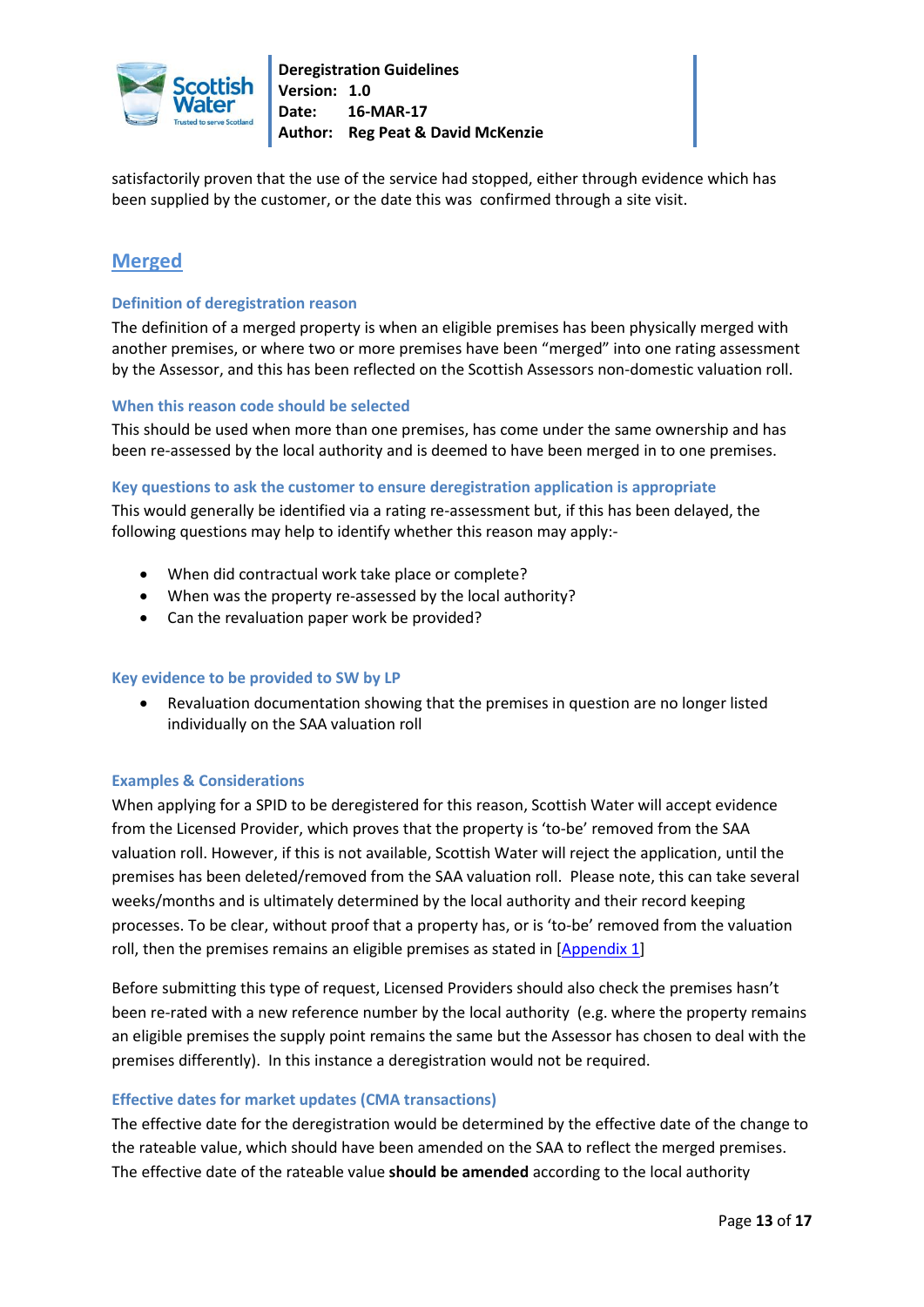

revaluation documentation or the SAA website record for the premises, however if the CMA shows a later date then the **CMA date would take precedence** and would be used for deregistration purposes.

## **Services**

If the merged properties have different charging methods, for instance one supply is metered and the other supply is unmeasured, both the measured and unmeasured SPID pairs would need to remain in the market. This would mean that there are two sets of SPID for one rated entry, as the Retail Market is unable to levy a measured and unmeasured charge on the same SPID set. This example would exist if, for example, there were 2 physical supplies entering the same property. Resolutions available here would be to meter the unmeasured SPID set, meaning that both supplies were measured or, to permanently disconnect one of the two supplies to the property and thus deregistering the SPID in the process. Establishing the appropriate SPID to permanently disconnect should be dealt with on a case by case basis supported by NHRT. Other options exist depending on how each SPID/premises is set up and this should be discussed with NHRT.

# **Other**

# **Definition of deregistration reason**

This option is available for reasons which do not fall into any of the above categories.

#### **When this reason code should be selected**

It is important that adequate effort is placed upon the selection of the most appropriate reason for deregistration, as this will allow Scottish Water to accurately report on the deregistration process and address any specific areas in need of improvement. Licensed Providers are therefore asked to only select this deregistration reason, where the request does not fall under any of the specified categories.

# **Complex (Non-standard)**

# **Definition of 'Complex'**

A non-standard or difficult to assess deregistration. This type of deregistration is not easy to pigeon hole, as it may involve multiple SPIDS, LPs, customers, or visits to a location. To clarify, this 'reason code' is not present on the Operational Form (Form O), but is detailed below in a similar manner, in order to give a comprehensive coverage of all types of deregistration.

To clarify, when a complex deregistration is identified, it is expected that the LP would select 'Other' but clearly define the deregistration request as either 'complex', or 'potentially complex'. This will allow Scottish Water to approach the request with the requisite rigor from the outset. Again NHRT will support the decision making process on a case by case basis.

#### **When this reason code should be selected**

A deregistration request could be identified as complex for any number of reasons. For example;

In instances where it is difficult to gain access to a site for security reasons (e.g. airports)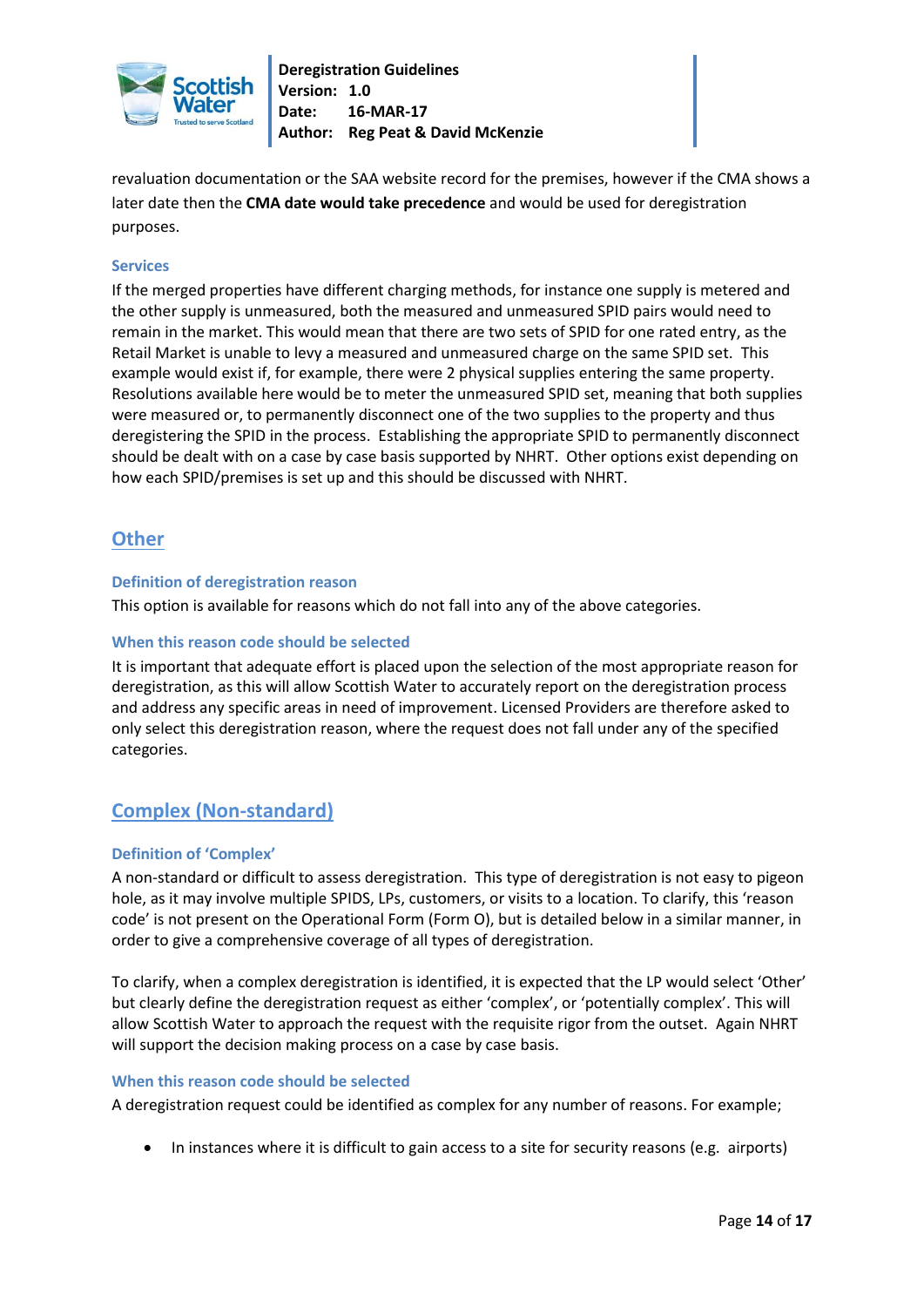

- Where several customers from several different LPs are involved and may need to be contacted to co-ordinate access to a site (e.g. multi-occupancy office/industrial areas)
- It could also be a sensitive customer such as a hospital, prison, or other water critical operator

Ultimately these types of deregistrations are inherently difficult to resolve and should be highlighted to Scottish Water at the earliest opportunity, as extra effort may be required to resolve.

**Key questions to ask the customer to ensure deregistration application is appropriate**

- Can the customer or landlord help co-ordinate access to site?
- Are there any security considerations which would prevent access at specific times?
- If a water switch off is required can this be accommodated?
- Are there any special customer or LP side circumstances that would/could impact Scottish Waters ability to ascertain a definitive outcome?

# **Key evidence to be provided to SW by LP**

- 'As built' plans for the property
- Contact information for the Landlord, or other key contributors to the process

# **Examples & Considerations**

Due to the nature of this type of deregistration , it would not be appropriate to outline examples or issues that are observed, simply due to the infrequent and individual nature of the requests.

# **Effective dates for market updates (CMA transactions)**

It is not possible to give guidance on the effective dates, which would be used for this type of deregistration reason, due to the multitude of potential outcomes. The effective dates should therefore be identified using the expected outcomes of the various deregistrations outlined throughout this document as guidance. Suffice to say, that in such complex scenarios there tends to be elements of pragmatism which must be applied in order to reach a satisfactory conclusion for ALL parties involved.

# **Appendices**

<span id="page-15-0"></span>**APPENDIX 1 – Water Services (Scotland) Act 2005 Section 27**

*Meaning of "eligible premises' (1)In this Part, "eligible premises" means— (a)in relation to the supply of water, premises which are (or are to be) connected to the public water supply system; and (b)in relation to the provision of sewerage or the disposal of sewage, premises which are (or are to be) connected to the public sewerage system, but not any dwelling.*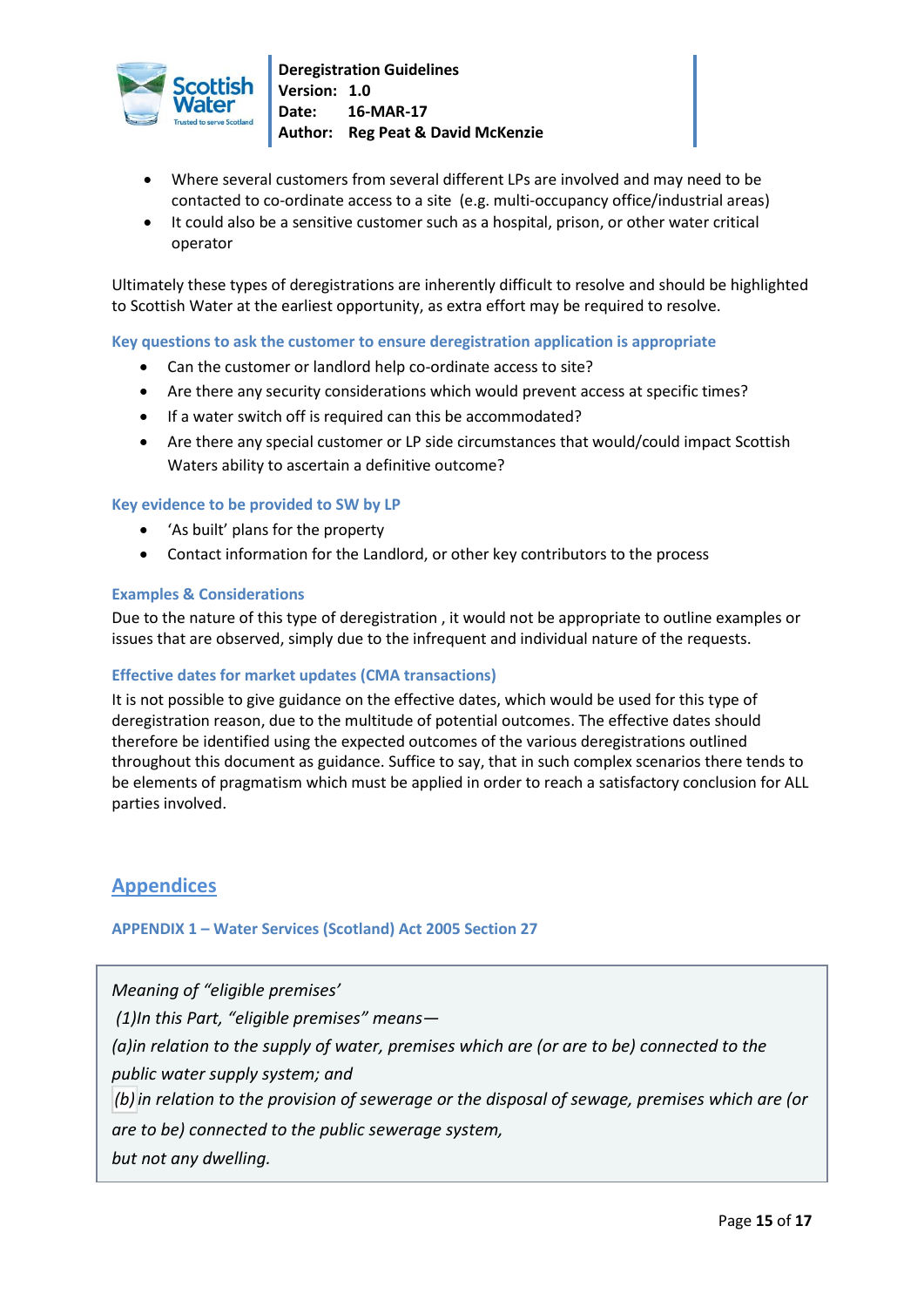

*(2)In subsection (1), "dwelling" means any dwelling within the meaning of Part II (Council tax: Scotland) of the Local Government Finance Act 1992 (c. 14) except the residential part of part residential subjects within the meaning of that Part of that Act. (3) The Scottish Ministers may by order modify subsection (2) so as to vary the meaning of "dwelling".*

# **APPENDIX 2 – examples of non-rated properties**

Some types of property are exempt from entry in the Valuation Roll. Examples of exempt properties include:-

- Agricultural land and buildings
- Fish farms, fishing, and sporting rights
- Public parks
- Sites of Automatic Telling Machines(ATMs) in rural settlements
- Oil and Gas Pipelines
- Diplomatic Missions
- Overseas Armed Forces in the UK

The above list is not exhaustive and the local Assessor would be able give advice on whether or not a property is exempt from valuation.

# **Scottish Water desktop deregistration process**

When Scottish Water receives a request for a SPID, or service to be deregistered an SR is raised by the Wholesale Service Desk (WSD), which is passed to the Non-Household Revenue Team (NHRT).

NHRT will then conduct a DESKTOP review of the rationale behind the request and any evidence which has been supplied. They will then consult Scottish Water systems to establish whether the deregistration request should be **accepted**, **rejected,** or referred for a **site visit for verification**. The DESKTOP review will reference multiple systems & websites and will require NHRT to collaborate with internal colleagues as outlined below;

- **GIS – Scottish Water Asset mapping tool**
	- o Used to identify assets/public pipework etc. in the vicinity or leading to/from a customer's site
- **Promise – Scottish Water CRM(Customer relationship management) systems** o Used to identify previous/current Service Requests relating to a SPID or location
- **Ellipse – Work order system** 
	- o Used to identify specific detailed outcomes/notes on previous work relating to an SR and SPID
- **Optimum – Customer Connections CRM(Customer relationship management) system** 
	- o Used to identify assets and public pipework that may be in the process of being added to the GIS system
- **Publicly available sources of data –**